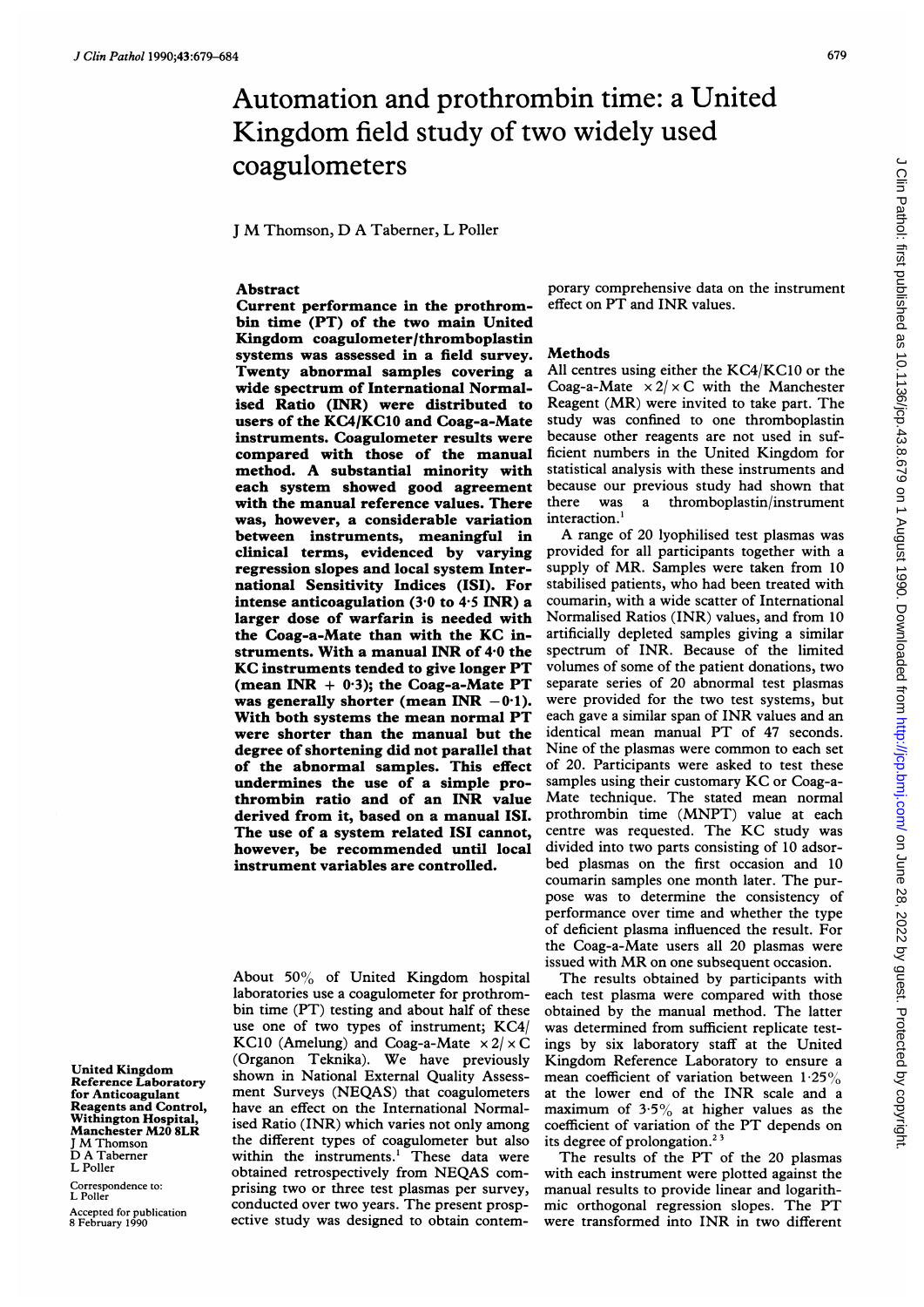ways: (a) based on the locally derived prothrombin ratio using the stated local MNPT and the International Sensitivity Index (ISI) of MR; and (b) based on the prothrombin ratio derived using the manual MNPT and the MR ISI value. The mean manual MNPT was determined using the geometric mean of 20 normal samples and the ISI of the two batches of MR were checked independently in a full calibration exercise against the second primary WHO International Reference Preparation, human plain BCT/253.'

For each centre the percentage deviations between instrument and manual INR were calculated for each test plasma using the local instrument MNPT or the mean manual normal value provided with MR.

An approximate ISI for each local instrument/system was determined from the logarithmic orthogonal regression slopes of the PT results of the 20 test plasmas and the ISI of MR.

#### Results

The manual MNPT with the two batches of MR was 15-9 seconds. This was identical with

the value provided by the manufacturer. The stated ISI values of these batches were confirmed within the recommended 3% limit of the WHO calibration procedure.<sup>5</sup>

All forty four centres using the KC returned results and 25 of 27 of the Coag-a-Mate system users. Figures la-ld show the arithmetic orthogonal regression slopes with the two systems. The mean values expressed as PT (seconds) for the two instruments, compared with the manual results, are given in fig la. Figures lb and Ic show the slopes for KC users on adsorbed and coumarin plasmas tested in consecutive months. These were consistent between dates and source of plasma in  $60\%$  of the centres. Both systems showed a considerable scatter of slopes (figs 1b-1d). The KC gave good overall agreement with the manual method only between 25-30 seconds whereas with the Coag-a-Mate there was no point of coincidence between manual and instrument results. With the KC, the PT with the abnormal plasmas tended to be up to 25 seconds shorter than the manual but longer with higher values. In contrast, the Coag-a-Mate PT were consistently shorter than the manual method over the range of test plasmas, although the

Figure 1 (A) Mean arithmetic orthogonal regression lines of the KC (-----), Coag-a-Mate<br>(........), and the line of<br>coincidence (------------) between manual and instrument results. (B) Individual centre's arithmetic orthogonal regression lines for KC with adsorbed plasmas. (C) Individual centre's arithmetic orthogonal regression lines for KC with coumarin plasmas. (D) Individual centre's arithmetic orthogonal regression lines for Coag-a-Mate (adsorbed and coumarin plasmas combined).

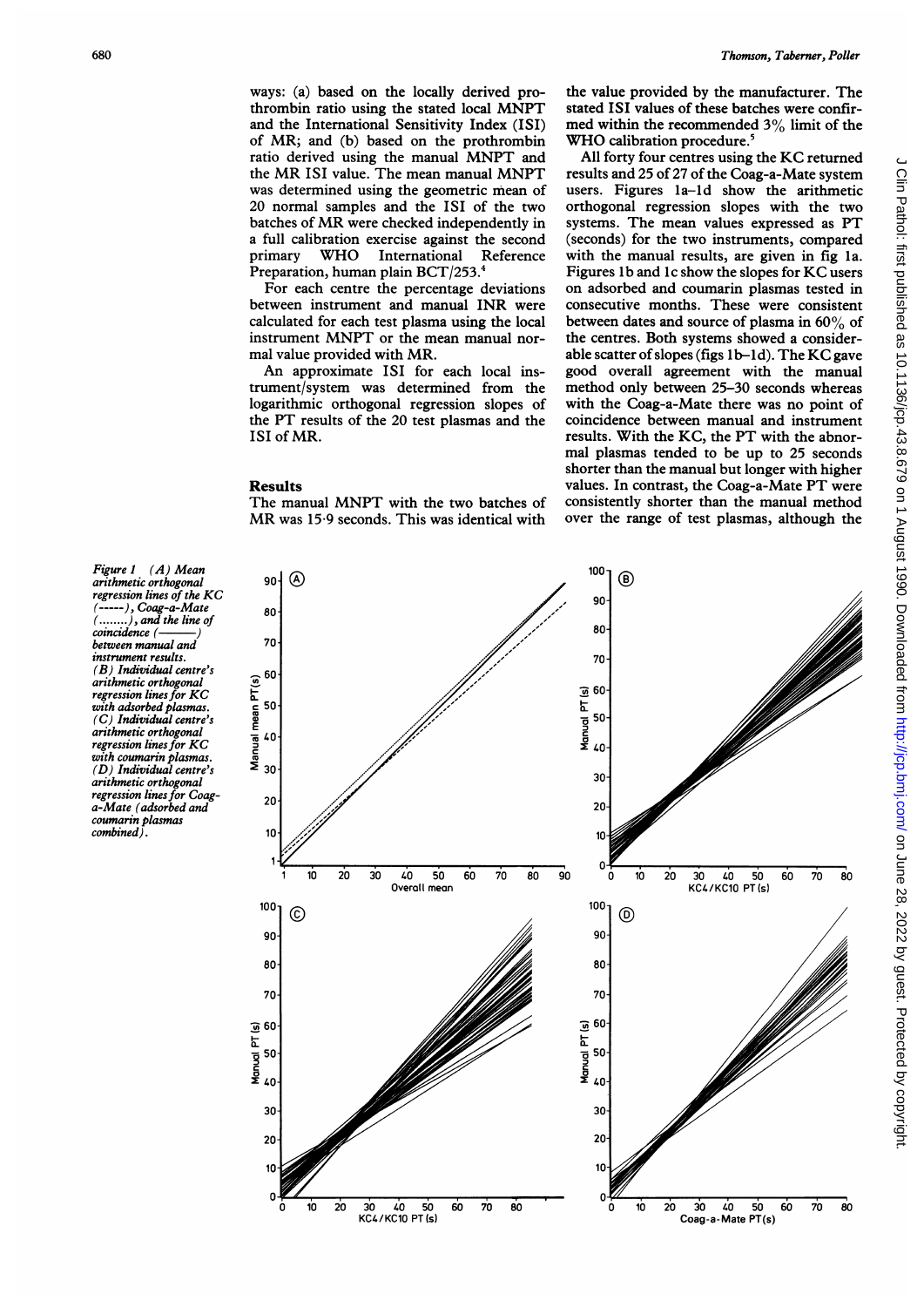6

Figure 2 Distribution of stated coagulometer MNPT.



percentage deviation diminished with increasing PT.

Figure <sup>2</sup> shows that the stated MNPT with both systems were shorter than that of the manual method but with considerable variation between instruments. With the KC, the shortening was also observed with mild defects, but there was prolongation with intermediate and more severe coagulation defects-that is, a

Figure 3 Relation between stated MNPT and mean abnormal PT for each Coag-a-Mate.



"crossover" effect. This is shown in the table which provides an assessment of the deviation in seconds from the manual at three representative levels of anticoagulation, approximating to INR of  $2.1$ ,  $3.2$ , and  $4.5$ . The percentage showing <sup>a</sup> shortened PT with the KC fell abruptly as the coagulation defect increased. In contrast, with the Coag-a-Mate the PT was about two seconds shorter than that of the manual across the range of test plasmas. The MNPT reported with most Coag-a-Mate instruments were < 15-9 seconds, but the degree of acceleration did not parallel the observed shortening of the abnormal test samples (fig 3).

The instrument effect on INR values, calculated from the local MNPT or the manual mean provided by the manufacturer, were determined. With the KC system, the mean percentage deviation obtained with the local instrument MNPT was  $+15.02$  but was reduced to  $+4.76$  when the manual mean value provided by the manufacturer was used ( $p <$ 0 001). With the Coag-a-Mate, the difference

Differences from manual times (seconds) obtained from individual regression lines

|                                          | Manual<br>PT<br>(seconds) | <b>KC4/KC10</b><br>(seconds)<br>$($ %)                                    | Coag-a-Mate<br>$\times$ 21 $\times$ C<br>$(\mathsf{seconds})\left(\frac{0}{0}\right)$ |
|------------------------------------------|---------------------------|---------------------------------------------------------------------------|---------------------------------------------------------------------------------------|
| Mean<br>deviation from<br>manual PT      | 30<br>45<br>60            | $-0.2$<br>$-0.7$<br>$+1.6 + 3.6$<br>$+6.7$<br>$+4.0$                      | $-2.5$<br>$-8.3$<br>$-2.4$<br>$-5.3$<br>$-3.0$<br>$-1.8$                              |
| Range of<br>difference from<br>manual PT | 30<br>45<br>60            | $-3.3$ to $+3.7$<br>$-4.9$ to $+10.9$<br>$-6.4 \text{ to } +20.0$<br>$\%$ | $-6.1$ to $+2.9$<br>$-7.9$ to $+7.4$<br>$-11.1$ to $+12.9$                            |
| Percentage<br>shorter than<br>manual PT  | 30<br>45<br>60            | 53.5<br>$30-2$<br>23.3                                                    | $\%$<br>96.2<br>84.6<br>73-1                                                          |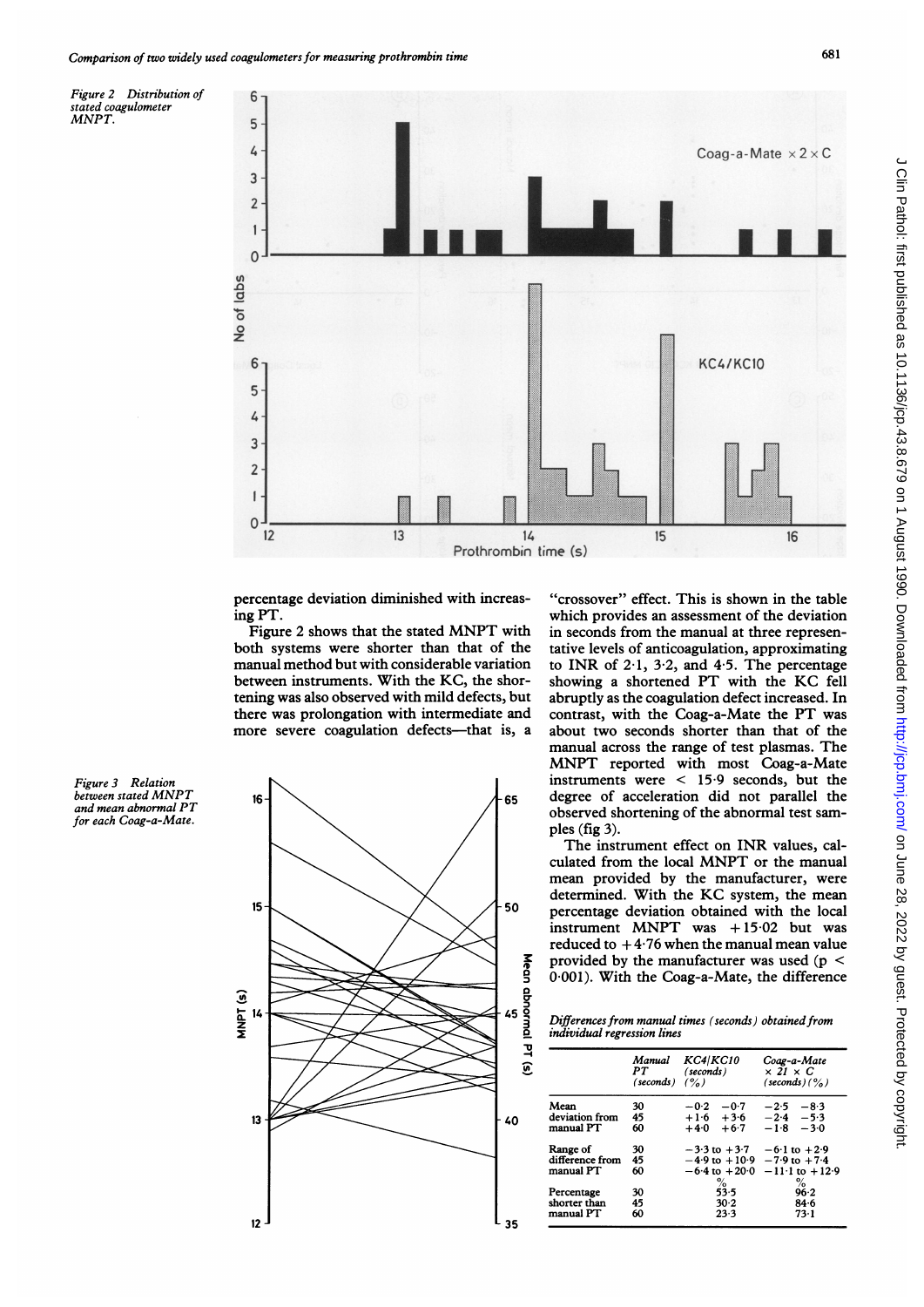

Mean percentage deviation of coagulometer INR from manual for each centre plotted against stated Figure 4A-D<br>local MNPT.

 $(A)$  When local MNPT is used to derive INR for KC.

 $(B)$  When local MNPT is used to derive INR for Coag-a-Mate.

 $(C)$  When manufacturer's stated manual MNPT is used to derive INR for KC.

 $\overline{(D)}$  When manufacturer's stated manual MNPT is used to derive INR for Coag-a-Mate.



Figure 5 Effect of instruments on ISI values, discounting thromboplastin ISI.

between the two procedures was smaller and not significant. The local MNPT method to derive the INR overestimated the value by  $8.3\%$  whereas using the stated MNPT with MR, the INR were underestimated by  $5.2\%$ .

When the instrument INR is derived from the prothrombin ratio using the local stated MNPT, with both the KC and Coag-a-Mate, the shorter the reported local MNPT the greater the percentage deviation of the instrument INR from the manual INR (figs 4a and b). This negative correlation was significant at the 1% level for the two systems. In contrast, there was no relation between the deviation and the MNPT when the instrument INR was derived from the manufacturer's stated manual MNPT (figs 4c and d).

A wide range of approximate ISI values for each centre's automated system, derived from the logarithmic orthogonal regression analysis, is shown in fig 5, reflecting the instrument differences and ignoring the thromboplastin effect.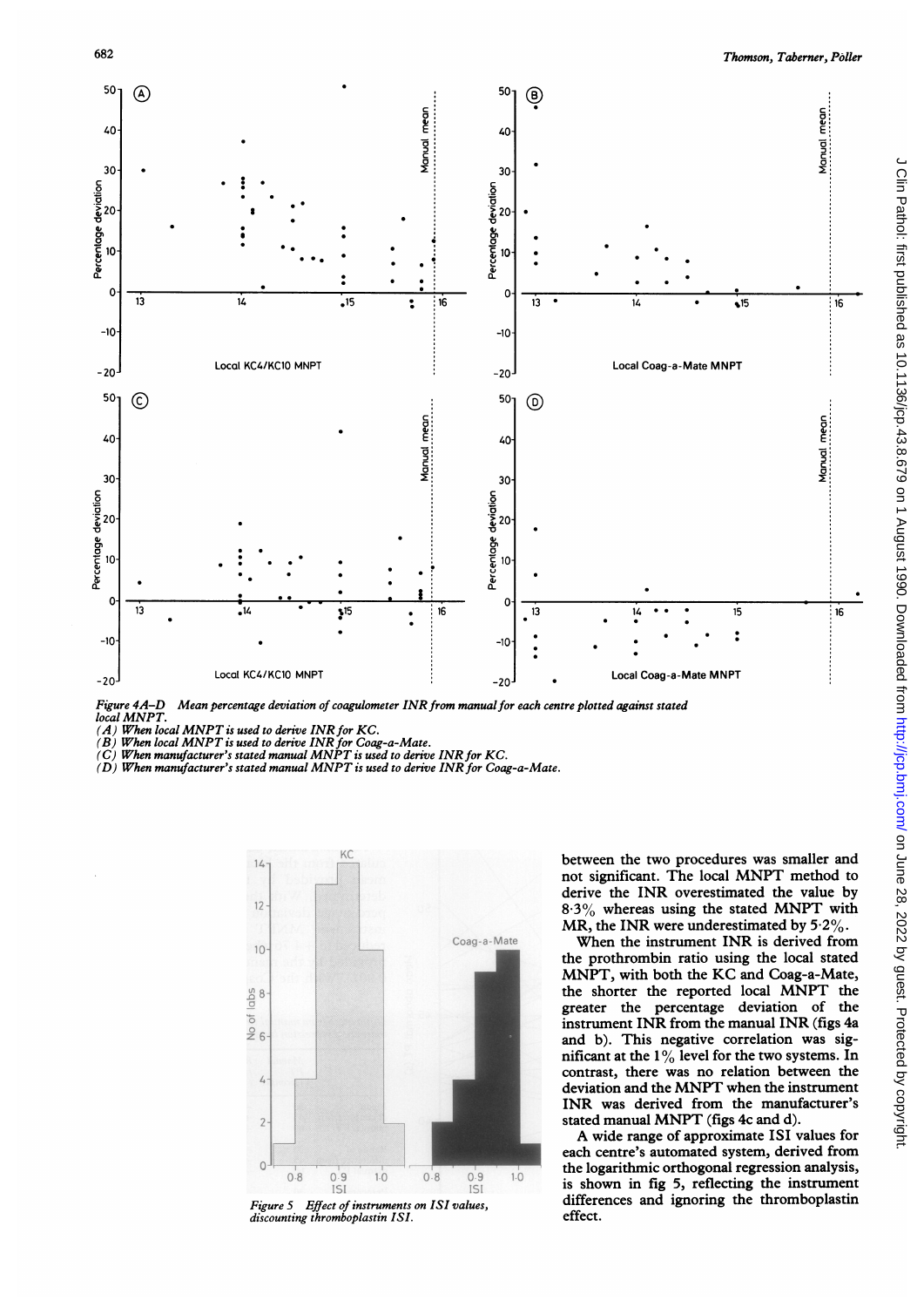### **Discussion**

The multicentre field survey described in this report has evaluated the current performance of the two most widely used coagulometer systems in the United Kingdom and has shown considerable variability within instruments with both systems as well as deviations from the manual result. In the British system for oral anticoagulant control recommended therapeutic ranges have been derived from clinical trials and cumulative experience with the manual PT technique. For this reason the manual technique has been the reference PT method against which automated procedures have been assessed-the longstanding United Kingdom practice.

Previous coagulometer studies have been based on assessments of single instruments of one or more types at one centre' or with groups of instruments by retrospective analysis of cumulative data obtained over an extended period in national external quality assessment. This type of datum is therefore limited and does not reliably assess performance in clinical practice. Assessments of single instruments provide no indication of the variation between instruments with a multiplicity of coagulometers of the same type. Retrospective external quality assessment based on limited data on each occasion may not reflect current performance and is inevitably affected by instrument changes and adjustments which occur over an extended period.

Our study shows that a substantial minority of the KC/Coag-a-Mate users obtained good agreement with the manual reference values independently established over the range of abnormal test plasmas. This indicates that close approximation to the manual result is possible using the two systems in patients given coumarin. The overall trend with the coagulometers, however, is to accelerate the normal PT, although the extent varies considerably among centres. The stated MNPT values for the two systems ranged between 13-0 and 16-2 seconds with a geometric mean of 14-6 seconds for KC and 14-0 for the Coag-a-Mate, compared with 15-9 which is the manual geometric mean for MR. Unexpectedly, the acceleration observed with the depleted samples did not parallel the shortening of normal values assessed from the stated locally derived MNPT. With the KC at levels less than therapeutic the PT was generally shorter than that of the manual, but for values over 30 seconds the overall tendency was for results to become progressively longer by comparison. A different pattern was observed with the Coaga-Mate. The trend to shorter PT became relatively less pronounced with higher values. The mean percentage deviation for INR calculated from the local instrument MNPT for the KC4/KC10 was  $+15.02$ , and that for the Coag-a-Mate  $+8.34$ . The mean percentage deviation calculated from the manufacturer's stated manual MNPT was  $+4.76$  for the KC4/ KC10 and  $-5.23$  for the Coag-a-Mate. These discrepancies, unless corrected, combined with the degree of variation of locally reported

MNPT to undermine confidence in <sup>a</sup> ratio based control system.

A further important observation related to the derivation of the INR is that the shorter the stated local MNPT the greater the disagreement between instrument and manual INR. The negative correlation of the local MNPT and the percentage deviation from the manual INR (figs 4a and b) clearly shows that the derivation of INR values using the locally derived normal value with either test system does not correct for the instrument effect. Ideally, therefore, the instrument should be adjusted to give <sup>a</sup> local MNPT as close as possible to that of the manual. The variation in the MNPT is most likely to depend on the instrument. Irrespective of the cause, the use of the locally derived instrument MNPT is shown in this study to introduce considerable error in derivation of INR values.

The above effects on the normal values and the differences in orthogonal regression slopes of the abnormal samples given in figs <sup>1</sup> and 2 might indicate the need for adjustment of the manually derived ISI to take into account the instrument effects. The extent of variability between instruments illustrated by the differences in slopes and MNPT show that it is currently impossible to assign a system specific ISI applicable to all instruments of the same type. The great degree of variation between the centres can be gauged by the instrument specific local ISI values determined from logarithmic orthogonal regression slopes (fig 5).

In clinical terms the mean deviation from the manual INR value with both instruments is not great, the respective figures being  $-0.1$  with the Coag-a-Mate and  $+0.3$  with the KC for a manual INR of 4-0. Slightly more oral anticoagulant would be prescribed with Coaga-Mate control and less with KC control. With some Coag-a-Mate and KC instruments, however, effects on dosage may be much more noticeable than these mean figures suggest.

The derivation of an ISI value based on a local full calibration of a single instrument system might correct these dosage problems. The limitations of this approach are the excessive demands on normal and patient samples for a full calibration and the inherent error of a single calibration at one centre. Furthermore, a calibration exercise necessarily entails parallel observations using the manual reference technique. This may not be feasible in all centres.

The two part KC study addressed two additional issues-whether performance of the coagulometers was consistent over a period of time and whether artificially adsorbed abnormal plasmas gave the same order of result as samples from patients given coumarin. The overall findings confirmed both these. Thus the availability of lyophilised abnormal plasmas calibrated by the manual method in PT and INR, together with lyophilised normal samples, may provide a mechanism for adjustment of instruments to give results comparable with those of the manual technique. This should improve the unacceptable variability